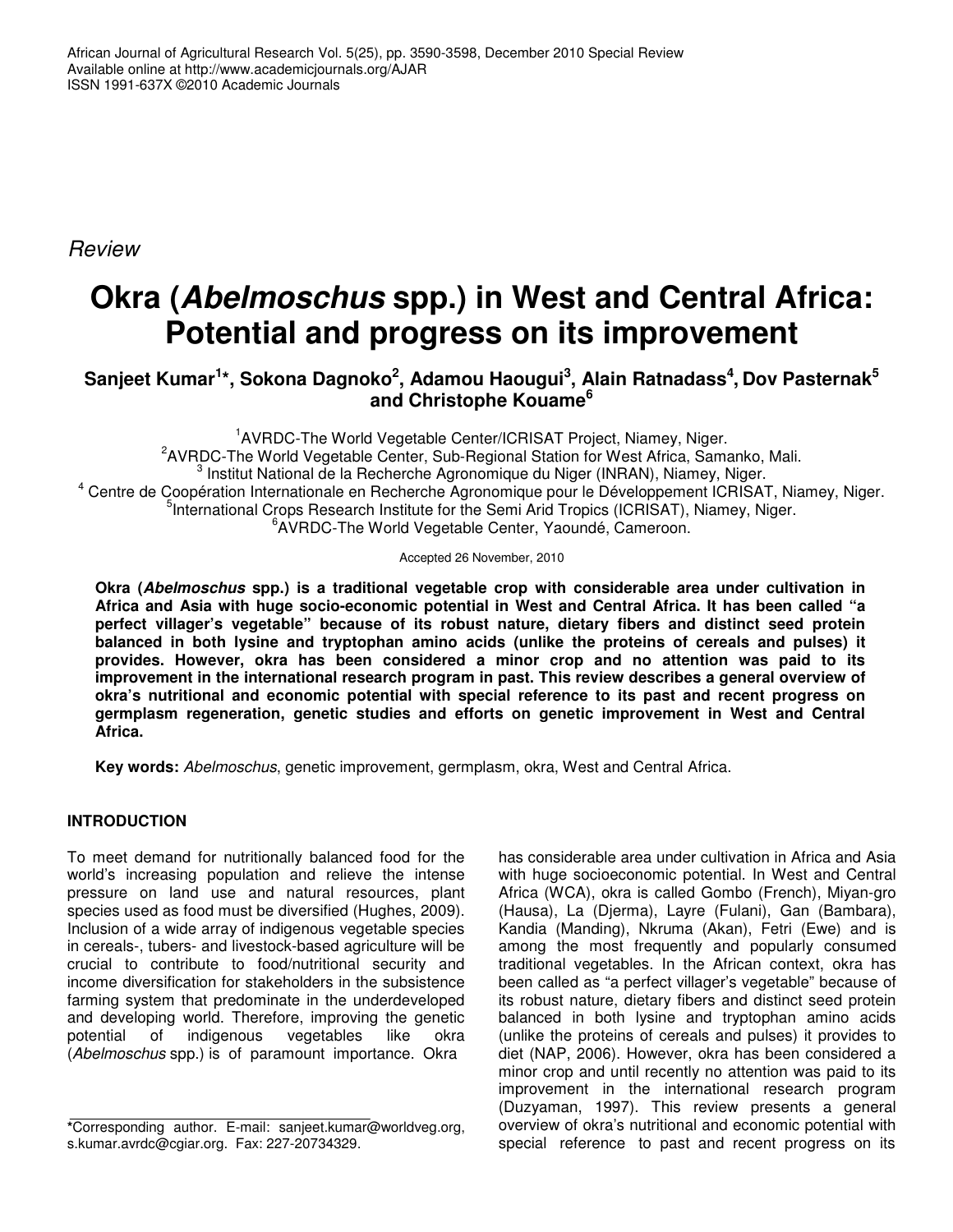

**Figure 1.** Okra production (tonnes) in some West Africa countries.

progress on its improvement in WCA region.

#### **PRODUCTION STATISTICS AND CROPPING SYSTEMS**

Home to about 100 million of the world's poorest people, WCA has world's most fragile ecosystem for agriculture, yet about 80% population depend on agriculture for their livelihoods. The WCA region accounts for more than 75% of okra produced in Africa, but the average productivity in region is very low (2.5 t/ha) compared to East (6.2 t/ha) and North Africa (8.8 t/ha) (FAOSTAT, 2006). Nigeria is the largest producer (1,039,000 t) followed by Cote d'Ivoire, Ghana and others (Figure 1) (FAOSTAT, 2008).

In the region, okra is traditionally cultivated as a rainy season crop by women, often on most marginalized lands easily accessible to them. The region's soil is low in organic matter and land degradation is a crucial challenge to be addressed. With the rapid urbanization and population growth, market-oriented okra production is increasing in peri-urban zones. Okra is now cultivated as an irrigated crop during the dry season, where it is often produced in mixed cropping with onion and other crops. On the degraded land, okra has proved to be an important rain-fed crop along with roselle (*Hibiscus sabdariffa*) (Pasternak et al., 2009). A common intercropping combination in southwest Nigeria is maize/okra relay cropping followed by watermelon or bush greens and jute mallow or fodder crop of sweet potato. Okra is suitable for intercropping with papaya (Adelana, 1986; Aiyelaagbe and Jolaoso, 1992). In the peri-urban areas of Abidjan, year-round intensive okra production is dominated by men, who produce and supply up to 30% of the market demand (Kouame, personnel communication).

#### **DOMESTICATED SPECIES**

There are four known domesticated species of *Abelmoschus*. Among these, *A. esculentus* (common okra) is most widely cultivated in South and East Asia, Africa, and the southern USA. In the humid zone of WCA, *A. caillei* (West African okra) with a longer production cycle, is also cultivated (Siemonsma, 1982). Plants of *A. manihot* sometimes fail to flower and this species is extensively cultivated for leaves in Papua New Guinea (Hamon and Sloten, 1995), Solomon Islands and other South Pacific Islands (Keatinge, 2009). The fourth domesticated species, namely, *A. moschatus,* is cultivated for its seed, which is used for ambretee in India and several animism practices in South Togo and Benin (Hamon and Sloten, 1995).

## **TAXONOMY, CYTOLOGY AND ORIGIN**

Okra was previously included in the genus *Hibiscus*. Later, it was designated to *Abelmoschus*, which is distinguished from the genus *Hibiscus* by the characteristics of the calyx: spatulate, with five short teeth, connate to the corolla and caduceus after flowering (Kundu and Biswas, 1973; Terrell and Winters 1974). Although about 50 species have been described, eight are most widely accepted (Borssum, 1966; IBPGR, 1990). There is significant variation in the chromosome numbers and ploidy levels in *Abelmoschus.* The lowest chromosome number known is 2*n* = 56 for *A. angulosus* (Ford, 1938) and the highest are close to 200 for *A. caillei* Even within *A. esculentus*, chromosome numbers 2*n* = 72, 108, 120, 132 and 144 are in regular series of polyploids with *n* = 12 (Dutta and Naug, 1968).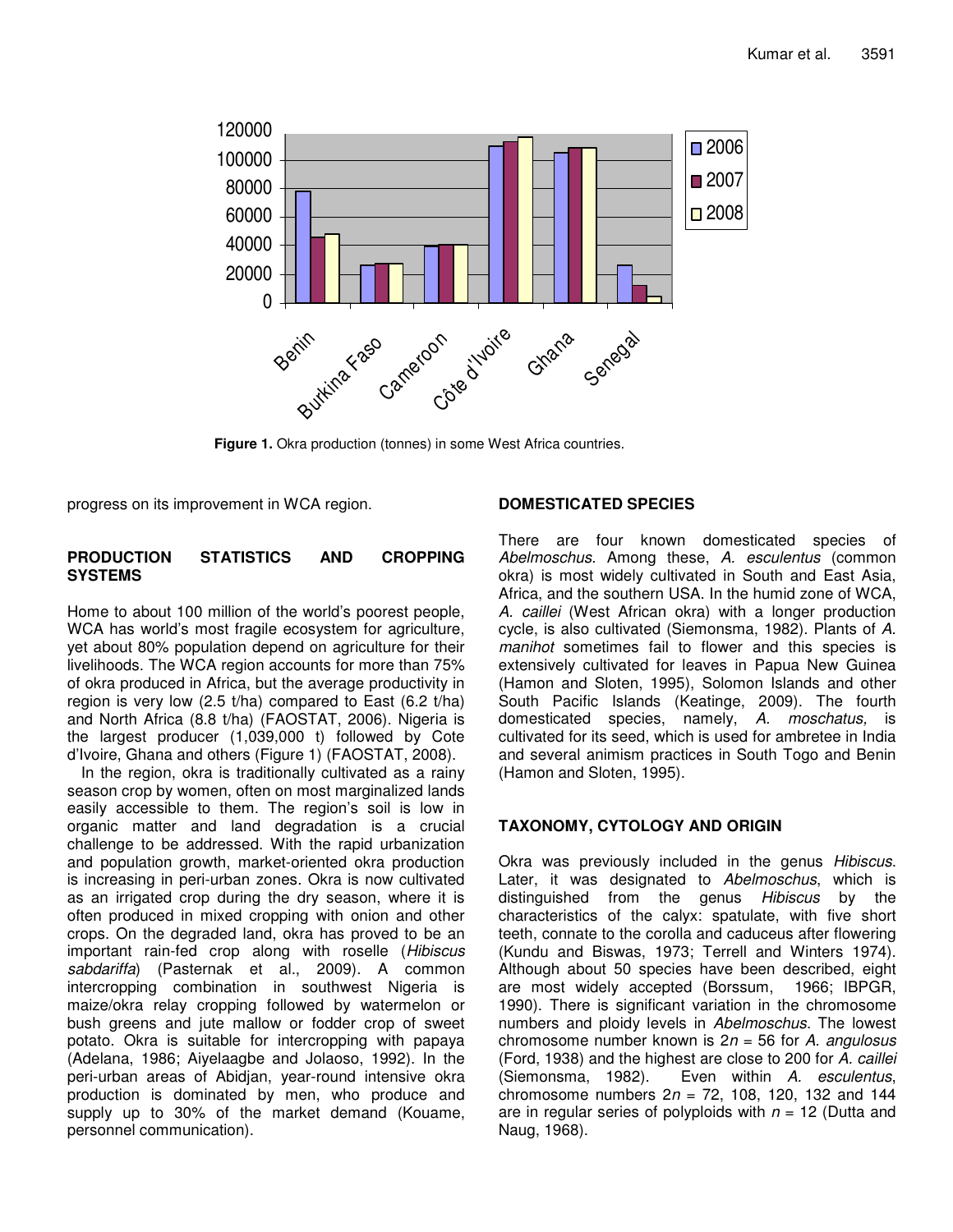| <b>Criterion</b>                     | <b>Potential</b>                                                                                                                                                                                                                                                                                                                                                         |
|--------------------------------------|--------------------------------------------------------------------------------------------------------------------------------------------------------------------------------------------------------------------------------------------------------------------------------------------------------------------------------------------------------------------------|
| General knowledge                    | Okra offers many production possibilities, however, there are limited studies<br>conducted on okra biology and production due to limited resources devoted to the<br>species by national and international research institutes.                                                                                                                                          |
| Citation in literature               | Out of 100 species described in a popular vegetable textbook of Africa, only three<br>were important and indigenous; okra was among these three.                                                                                                                                                                                                                         |
| Indigenous and general<br>adaptation | Early domestication took place in Africa because of its wider adaptation in the region.                                                                                                                                                                                                                                                                                  |
| Specific adaptation<br>(breeding)    | Fast maturing types would be well-suited to tropical heat, humidity and also to dry<br>(rain-fed) and hot (Sudano-Sahelian) conditions.                                                                                                                                                                                                                                  |
| Food and nutritional<br>security     | Pods contain high amounts of dietary fiber and they are often dried, stored, and<br>consumed as soup/souse much like a staple food. Half a cup of the cooked pods<br>(fresh) provides about 10% of the recommended levels of vitamin B6, folic acid and<br>vitamins A and C. The seed (usually consumed with pods) protein is distinct from<br>both cereals and legumes. |
| Market/income security               | Because it can easily be dried, mould (powder) and stored for long periods (unlike<br>perishable vegetables), producers, and processors are better able to add value and<br>take advantage of seasonal fluctuations in price.                                                                                                                                            |
| Biomass for fuel                     | Besides pod yield, the foliage and stems can weigh up to 27 t/ha. This biomass is<br>likely to become useful with fuel prices increasing worldwide and new technologies<br>promising efficient conversion to liquid fuels. It is worth mentioning that okra stems<br>generate considerable heat without sparks, excessive smoke, or bad odors.                           |
| Others industrial uses               | The potential for non-vegetable use are: paper pulp, like its close relative kenaf, oil<br>seed, mucilage, sacks and ropes, bioabsorbent, medicine etc.                                                                                                                                                                                                                  |

**Table 1**. Okra's potential for research and contribution to enhanced livelihoods.

\*Mostly synthesized from National Academies Press, 2006.

Contradicting evidence exists on the geographical origin of *A. esculentus*. One putative ancestor (*A. tuberculatus*) is native to Uttar Pradesh in North India, suggesting that *A. esculentus* originated in India. The other evidence is based on the plants cultivation in ancient times, and the presence of another putative ancestor (*A. ficulneus*) in East Africa, suggesting northern Egypt or Ethiopia as the geographical origin of *A. esculentus*. So far *A. caillei* (2*n* = 196 to 200) has been located only in WCA, so this region can be recognized as its origin and is believed to be amphipolyploids between *A. esculentus* (2*n* = 130 to 140) and *A. manihot* (2n = 60 to 68).

#### **POTENTIAL OF OKRA**

#### **Potential for enhancing livelihoods**

Okra has huge potential for enhancing livelihoods in urban and rural areas and to several stakeholders (Table

1) (NAP, 2006). It offers a possible route to prosperity for small-scale and large-scale producers alike and all those involved in the okra value chain, including women producers and traders.

## **Nutritional potential**

K, Na, Mg and Ca are the principal elements in pods, which contain about 17% seeds. Presence of Fe, Zn, Mn and Ni also has been reported (Moyin-Jesu, 2007). Fresh pods are low in calories (20 per 100 g), practically no fat, high in fiber, and have several valuable nutrients, including about 30% of the recommended levels of vitamin C (16 to 29 mg), 10 to 20% of folate (46 to 88  $\mu$ g) and about 5% of vitamin A (14 to 20 RAE) (NAP, 2006). Both pod skin (mesocarp) and seeds are excellent source of zinc (80 µg/g) (Glew, 1997; Cook et al., 2000). Okra seed is mainly composed of oligomeric catechins (2.5 mg/g of seeds) and flavonol derivatives (3.4 mg/g of seeds), while the mesocarp is mainly composed of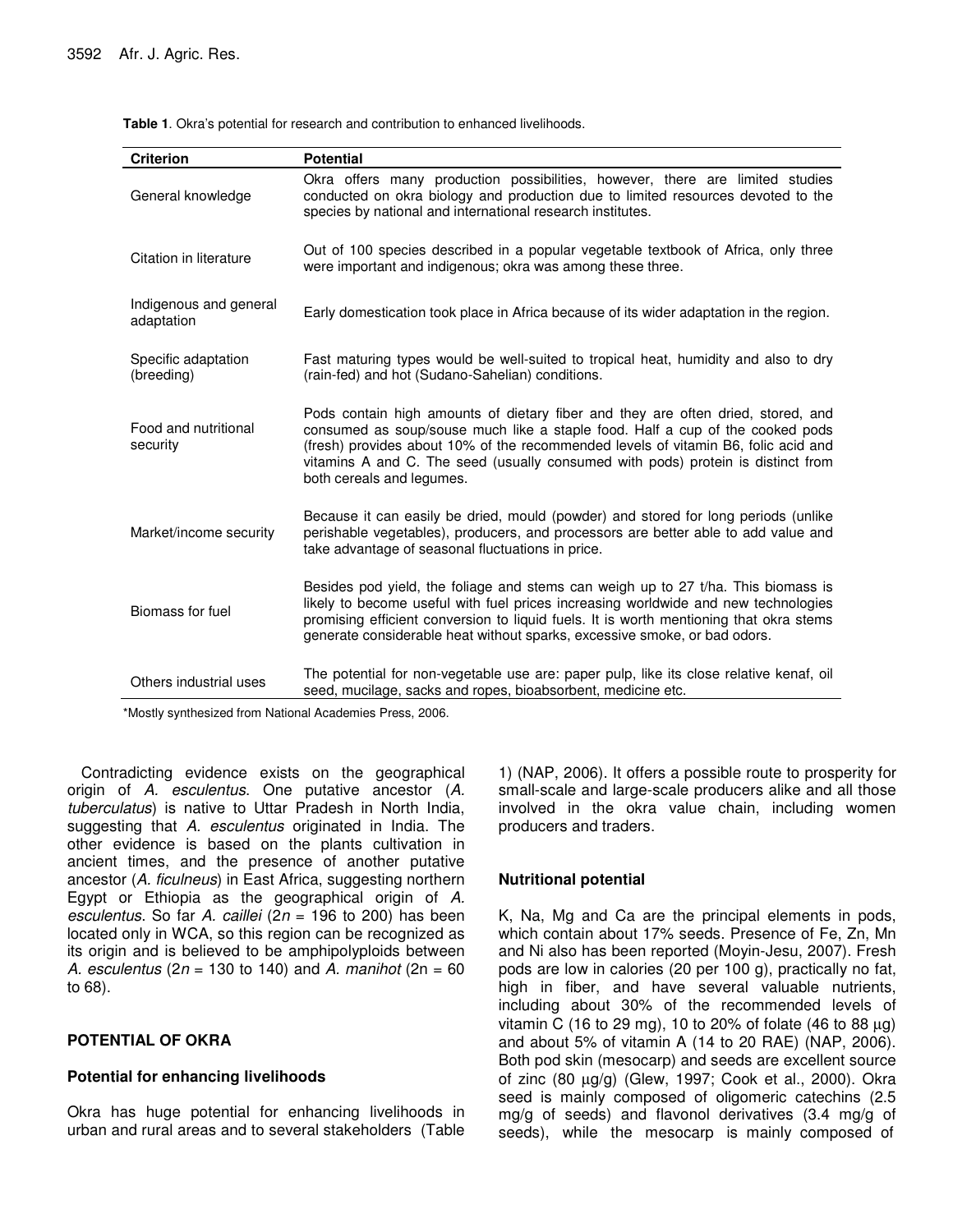hydroxycinnamic and quercetin derivatives (0.2 and 0.3 mg/g of skins). Pods and seeds are rich in phenolic compounds with important biological properties like quartering derivatives, catechin oligomers and hydroxycinnamic derivatives (Arapitsas, 2008). These properties, along with the high content of carbohydrates, proteins, glycol-protein, and other dietary elements enhance the importance of this foodstuff in the human diet (Manach et al., 2005; Arapitsas, 2008). Dried okra sauce (pods mixed with other ingredients and regularly consumed in West Africa) does not provide any beta carotene (vitamin A) or retinol (Avallone et al., 2008). However, fresh okra pods are the most important vegetable source of viscous fiber, an important dietary component to lower cholesterol (Kendall and Jenkins, 2004). Seven-days-old fresh okra pods have the highest concentration of nutrients (Agbo et al., 2008).

#### **Seed as potential edible oil and flour source**

Like soybean oil, okra seed oil is rich (60 to 70%) in unsaturated fatty acids (Crossly and Hilditech, 1951; Savello et al., 1980; Rao, 1985). Seed protein is rich in tryptophan (94 mg/g N) and also contains adequate amounts of sulfur-containing amino acid (189 mg/g N)  $$ a rare combination that makes okra seeds exceptionally useful in reducing human malnutrition (NAP, 2006). Okra seed protein with good protein efficiency ratio (PER) and net protein utilization (NPU) values is comparable to many cereals (except wheat) and its oil yield is comparable to most oil seed crops except oil palm and soybean (Rao, 1985). Moreover, okra seed oil has potential hypocholesterolemic effect (Rao et al., 1991). The potential for wide cultivation of okra for edible oil as well as for cake is very high (Rao, 1985). Okra seed flour could also be used to fortify cereal flour (Adelakun et al., 2008). For example, supplementing maize ogi with okra meal increases protein, ash, oil and fiber content (Akingbala et al., 2003). Okra seed flour has been used to supplement corn flour for a very long time in countries like Egypt to make better quality dough (Taha el-Katib, 1947). However, long-term rodent/animal feeding trials would be pertinent before making final recommendations for wider consumption of okra seed flour.

#### **Mucilage and its potential**

Okra mucilage refers to the thick and slimy substance found in fresh as well as dried pods. Mucilaginous substances are usually concentrated in the pod walls (not in seeds) and are chemically acidic polysaccharides associated with proteins and minerals (Woolfe et al., 1977). Although nature of the polysaccharides varies greatly, neutral sugars rhamnose, galactose and galacturonic acid have been reported often (Hirose et al.,

2004; Sengkhamparn et al., 2009). The okra mucilage can be extracted as a viscous gum using various procedures. Such diversity in the extraction procedures seems to contribute to the observed variability in the mucilage chemical composition (Ndjouenkeu et al., 1996). Okra mucilage is a renewable and inexpensive source of biodegradable material. Its physical and chemical properties include high water solubility, plasticity, elasticity and viscosity (BeMiller et al., 1993). Most physical and chemical properties are influenced by factors such as temperature, pH, sugar and salt contents, and storage time (Woolfe et al., 1977; Baht and Tharanathan, 1987). Okra mucilage has potential for use as food, non-food products, and medicine. Food applications include use as a whipping agent for reconstituted egg whites, as an additive in the formulation of flour-based adhesives, and as an additive in India for clarifying sugarcane juice. Non-food applications include brightening agents in electro deposition of metals, as a deflocculant in paper and fabric production, and as a protectant to reduce friction in pipe-flow (BeMiller et al., 1993; Ndjouenkeu et al., 1996). Polysaccharides can be combined with acrylamide to develop new biodegradable polymeric materials (Mishra et al., 2008). Potential of mucilage for medicinal applications includes uses as an extender of serum albumin (BeMiller et al., 1993), as tablet binder (Ofoefule et al., 2001) and as suspending agent in formulations (Kumar et al., 2009). Okra mucilage is used in Asian medicine as a protective food additive against irritating and inflammatory gastric diseases (Lengsfelf et al., 2004).

#### **PAST AND PRESENT RESEARCH FOR DEVELOPMENTAL EFFORTS**

#### **Germplasm management**

The Bioversity International in collaboration with the Institut de Recherche pour le Développement (IRD, formerly ORSTOM) conducted okra germplasm exploration in several WCA countries from 1982 to 1986. Along with Asian and African collections, a core collection at ORSTOM in Montpellier, France was established. However, active collections from this core are no longer available for the breeding use. More than 3000 collections along with collections from Asia are maintained and distributed by National Plant Germplasm System (NPGS), United States. Nevertheless, the West African accessions under-represent collections from countries like Niger (3) and Chad (5). AVRDC – The World Vegetable Center, in collaboration with its partners, has initiated countrywide explorations and would like to continue exploring in un-explored regions. For instance between 2008–2009, 102 new accessions from Mali, Senegal, Niger and Guinea have been collected and regenerated for public use. Varietal data collected and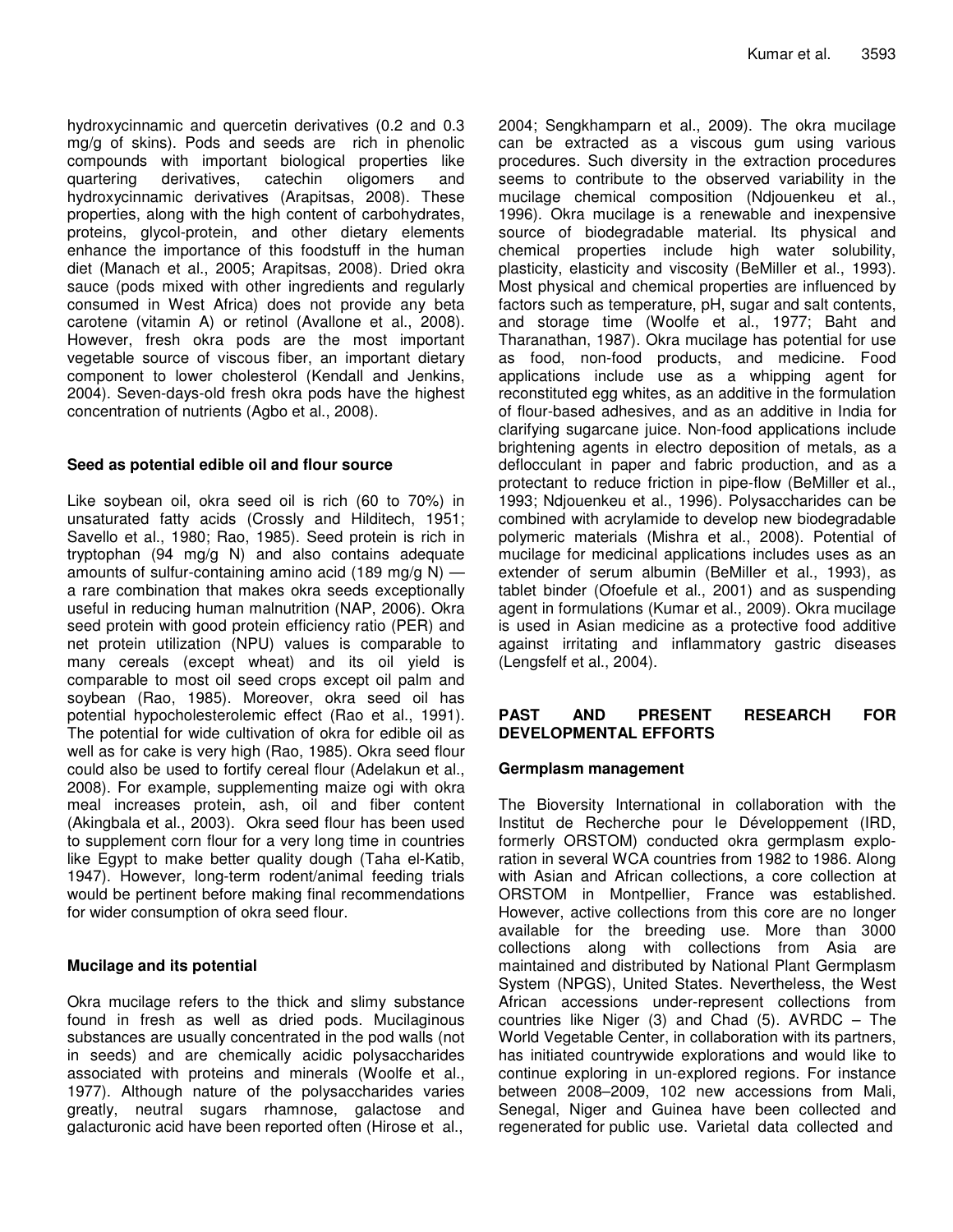| Country       | Name of cultivar                                                          |
|---------------|---------------------------------------------------------------------------|
| Senegal       | Lolli, Indiana, POP-11 (Emerald), Volta, Lima $(F_1)$ , PoP-12 (landrace) |
| Mali          | Yelen, Clemson Spineless, Sabalibougou, Keleya                            |
| Cote d'Ivoire | Hire, Perkins Long Pod, Koto, Tomi (A. caillei)                           |
| Cameroon      | Clemson Spineless, Volta, Emerald; Gombo Paysan, Gombo Cafeier            |
| Togo          | Konni (purified landrace), Local (A. caillei)                             |
| Ghana         | Indiana, Saloni (F <sub>1</sub> ), Asontem, Torkor                        |
| Nigeria       | LD 88, Clemsion, Spineless, Lady's Finger, V-35, White Velvet, Ex-Borno   |
| Niger         | Konni, Terra (purified landrace), Volta                                   |

**Table 2.** List of selected popular okra cultivars in some of WCA countries.

analyzed on landraces (traditional variety) and improved cultivars used by farmers from Burkina Faso has revealed that considerable genetic diversity in the form of on-farm richness and community evenness is maintained in landraces (Jarvis et al., 2008).

#### **Genetic improvement**

In countries like USA and India, a number of okra varieties have been developed through breeding efforts. Many of these were introduced in WCA countries and are still popular (Table 2). There is a series of very good reports on genetic studies in okra, especially from Nigeria by Ariyo and associates. Multivariate analysis of 14 characters (pod yield, branch per plant, leaves per plant, days to flowering, plant height at flowering and maturity, pods per plant, edible pod length and width, mature pod length, duration of flowering, life span, seeds per pod, 100 seed weight) of 30 genotypes collected from different geographical areas revealed no relationship between clustering pattern and geographical distribution of okra genotypes (Ariyo, 1987). Pod yield and several yieldcontributing characters lack stability due to strong environmental influence, suggesting the need for breeding for specific environment (Ariyo, 1990). Diversity in pod shape/size and flowering behavior account for most of the variation between the genotypes of WCA origin (Duzyaman, 1997) and scope for further gain in pod yield per plant is limited because of low phenotypic and genotypic variability (Ariyo, 1990). To break the yield barrier in existing genotypes of common okra (*A. esculentus*) and breed for different market types, a hybridization-based breeding strategy would be desirable.

Although some of the WCA national agricultural research system (NARS) and private seed companies have ongoing okra improvement projects, they have never been supported through international okra research. Despite okra's recognized potential and significant area and consumption in the developing world in general and in West Africa in particular, it has been considered an economically minor crop (Duzyaman, 1997). Commercial okra cultivation in the region faces many challenges including photoperiod sensitivity and cold temperatures that limit year-round availability of fresh pods; shelf-life, fiber/mucilage content, and pest resistance, especially root-knot nematodes, tomato fruit worm and begomoviruses. To overcome these challenges, a long term breeding project was warranted.

Since, 2003, AVRDC – The World Vegetable Center and its partners, have been introducing, testing and promoting new cultivars. Efforts are sustained through pure line selection for high yielding cultivars with high mucilage content. Three promising lines (Sasilon, Batoumambe and Safi) are currently being promoted in Mali and The Gambia. In 2007, okra improvement activities were initiated at center's outreach office that execute AVRDC/ICRISAT joint vegetable breeding project at Sadore, Niger. In the first phase, about 250 okra accessions representing collections from most parts of the world were introduced, regenerated, and characterized for morphological data. The regenerated species include: common okra (*A. esculentus;* 175), West African okra (*A. caillei;* 45) and other *Albemoschus* species like *A. ficulneus, A. manihot, A. manihot* var. *tetraphyllus, A. moschatus* and *A. tuberculatus*. Although these accessions mostly represent previous collections from WCA and South Asia, a few representative accessions from the Middle East, USA and East Africa were also introduced and maintained. These germplasm lines, along with recycled inbreds derived from a popular hybrid (Lima) in the region are available for use. As okra has large acreage under rain-fed conditions, our breeding goal is focused on developing okra lines for both rain-fed and irrigated production systems. Efforts are being made to screen germplasm against root knot nematode. Considering the potential of West African (*A. caillei*) okra, we are also developing inter-specific crosses and efforts to overcome hybrid breakdown barriers is underway, to facilitate pre-breeding and broadening of genetic base. A short duration Konni variety selected from a local population in Niger has been proven to be the "best bet" so far; it is being mass disseminated in the Sudano-Sahel under both rain-fed and irrigated conditions (Pasternak,et al. 2009). Selection and cross-breeding efforts by the Center have laid out a full-fledged okra improvement plan for WCA with potential to expand it to Asia. However,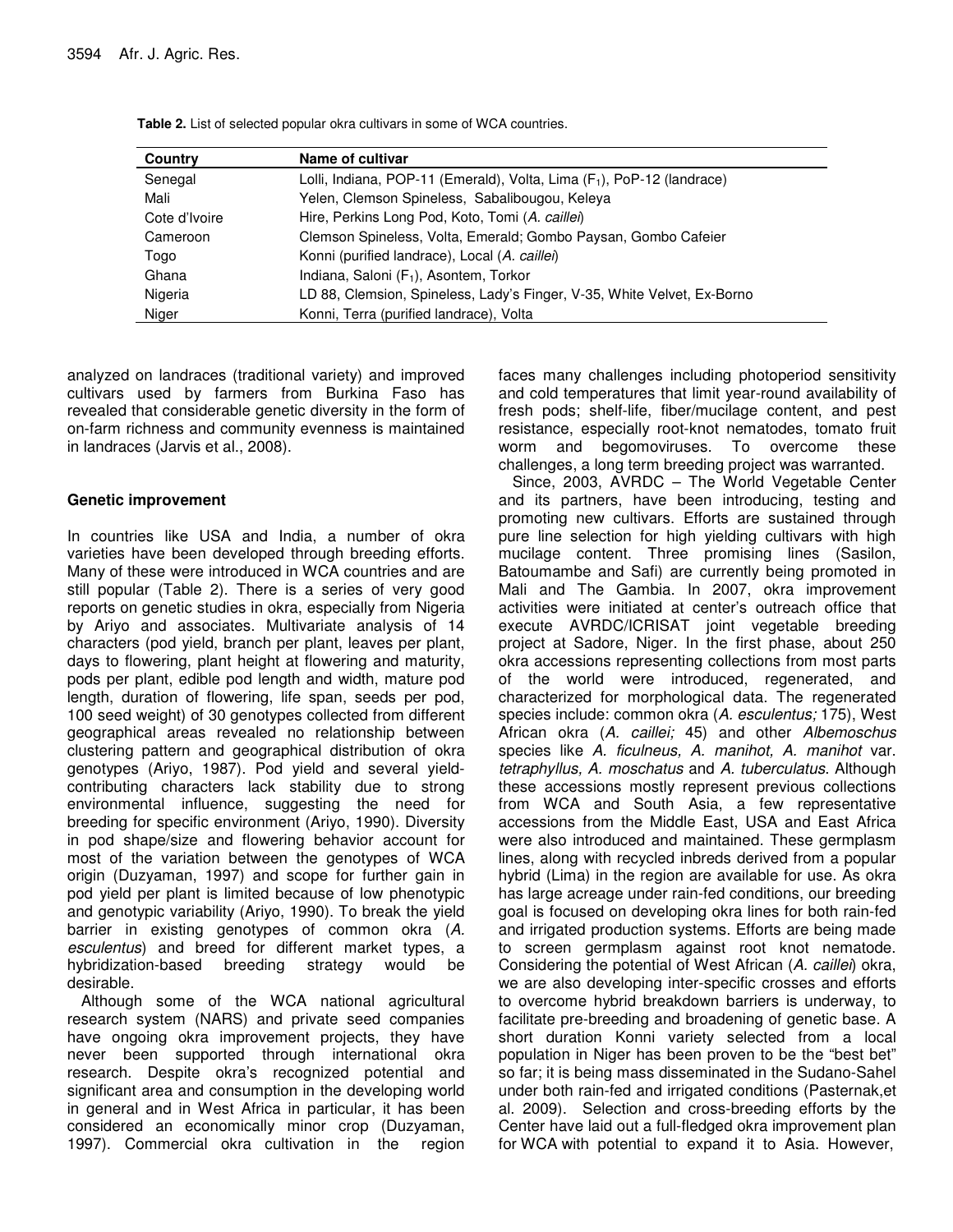**Table 3.** Potential of recombination breeding involving two *Abelmoschus* spp.

| <b>Species</b>                                             | <b>Cytogenetics</b>                                                                                              | <b>Contrasting traits</b>                                                                                                                                                                                                               |
|------------------------------------------------------------|------------------------------------------------------------------------------------------------------------------|-----------------------------------------------------------------------------------------------------------------------------------------------------------------------------------------------------------------------------------------|
| A. esculentus<br>(common okra)<br>95% cultivated<br>area   | Amphidiploid<br>$(2n=130-140)$ :<br>tuberculatus<br>А.<br>А.<br>or<br>$(2n-58-60)$<br>ficulneus<br>X<br>unknown? | Poor adaptation in humid zone, more susceptible to biotic stresses, less<br>vigorous, short life cycle (suitable for short rainy season areas), usually day<br>neutral, cultivated in both rainy (rain fed) and dry (irrigated) seasons |
| A. caillei (West<br>African okra)<br>5% cultivated<br>area | Amphipolyploid $(2n = 196$<br>200): A. esculentus (2n=130-<br>140) x A. manihot $(2n = 60 -$<br>68)              | Better adaptation in humid zone, tolerant/ resistant to biotic stresses, more<br>vigorous, longer life cycle, mostly photoperiod sensitive, cultivated mainly in dry<br>season                                                          |

achievements made and platforms set up so far need follow-up to ensure significant and sustained progress.

#### **West African okra (***A. caillei***) as potential donor species**

West African okra (*A. caillei*, also known as Guinean type) accounts for only 5% of the total world production of okra (Siemonsma and Kouame, 2004), but it is a very important crop in tropical areas of Cote d'Ivoire, Benin, Cameroon, Nigeria, Ghana and Togo. This relatively newly identified amphipolyploid species (Siemonsma, 1982) is known for possessing a gene pool of variation that may be useful for okra improvement of both temperate and tropical types (Table 3) (Martin et al., 1981). *A. caillei* is gradually replacing common okra in the tropical-humid region because of its better adaptation under humid zone and tolerance to biotic stresses (Siemonsma, 1982). Indeed under very limited and erratic rainfall in the Sudano-Sahel, earliness of *A. esculentus* (being amphidiploid) as compared to *A. caillei* (being amphipolyploid) was preferred during early domestication. In Asia, *A. caillei* has been utilized as a resistant source to breed Yellow vein mosaic virus resistant common okra variety (Nerkar and Jambhale, 1985). The inter-specific cross between *A. caillei* and *A. esculentus* is successful with the possibility of gene transfer, although the partial hybrid breakdown barrier must be overcome (Fatokun, 1987). The study on geographical distribution and extent of natural outcrossing in Benin and Togo suggests that genetic integrity of these two species is not threatened (Hamon and Hamon, 1991).

#### **Molecular markers**

Reports on marker development in okra are very scanty and have been limited to characterization of cultivars. An agreement between clustering patterns obtained from morphological traits and molecular markers in *Abelmoschus* spp. has been demonstrated (Mortinello et al., 2001). Ninety-three accessions of common (*A. esculentus*) and West African (*A. caillei*) could be distinguished using random amplified polymorphic DNA (RAPD) markers (Aladele et al., 2008). Use of sequence related amplified polymorphism (SRAP) in marker aided selection (MAS) for various traits in Turkish germplasm has been suggested (Gulsen et al., 2007). Recently, 20 okra accessions from Burkina Faso were analyzed using 16 primers designed to amplify SSR regions of *Medicago truncatula*. Two accessions were found distinct from the other 18, based on the presence of an unique 440 bp fragment generated primer MT-27 and also based on presence of hairs on fruits and delayed maturity of these two accessions (Sawadogo et al., 2009).

#### **Biotic stresses**

Although okra is considered a robust crop, under largescale commercial production, yield losses are very high due to the incidence of a number of biotic and abiotic stresses. The most relevant biotic stress of okra is the leaf curl disease caused by the begomovirus (Okra leaf curl virus, OLCV) transmitted by the white fly (*Bemisia tabaci*). OLCV disease has been found to be more prevalent in the savannah area than in the tropical-forest region (N'Guessan et al., 1992). This viral disease is followed by root-knot nematodes (*Meloidogyne* spp.) which are major production hurdles, not only in the WCA but also in Middle-East Asia (Fauquet and Thouvenel, 1987; Atiri and Fayoyin 1989). Serious efforts to screen germplasm for viral resistance and utilization of resistance sources are pending. Several pests also cause serious damages on okra (Table 4), such as the tomato fruit worm (TFW) (*Helicoverpa armigera*) the most destructive pest of okra. The TFW may be controlled by trap cropping using pigeon-pea borders (Youm et al., 2005). Such an approach is being followed on okra in Niger, where the small size of okra fields and the farmer practice of planting borders of other crops (example, sesame, roselle etc.) are assets for the adoption of such a technique (Ratnadass et al., 2010).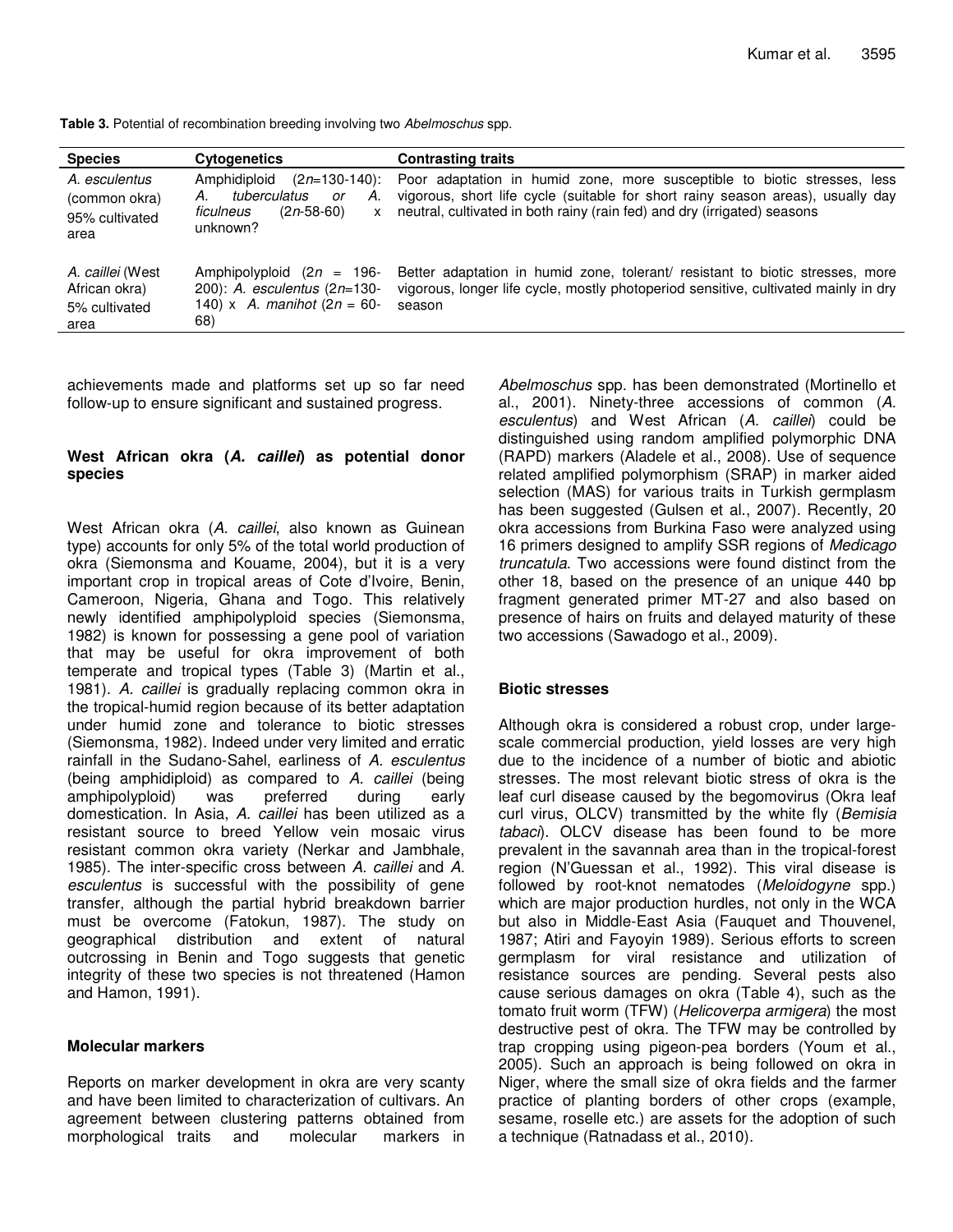**Table 4.** Economically important pests of okra in WCA.

| Name (causal agent)                                          | <b>Symptom</b>                                                                                                                                                                                                              | <b>Remarks/control measures</b>                                                                                                                              |  |
|--------------------------------------------------------------|-----------------------------------------------------------------------------------------------------------------------------------------------------------------------------------------------------------------------------|--------------------------------------------------------------------------------------------------------------------------------------------------------------|--|
| Leaf<br>curl<br>disease<br>(Okra Leaf Curl Virus,<br>OLCV)   | Green-yellow mottling of leave, turn curved and irregular,<br>plants stunted and bear yellow or wrinkled fruits with dark<br>spots.                                                                                         | Resistant/tolerant cultivars<br>not<br>available;<br>weed management and control of virus-<br>transmitting whiteflies (Bemisia tabaci) using<br>insecticides |  |
| Powdery<br>mildew<br>(Erysiphe<br>cichoracearum)             | Mainly older leaves, petioles and stems are affected. A<br>large part of the leaf surface is covered by the talc-like<br>powder composed of fungal spores. Spores are easily<br>blown by winds and helps disease to spread. | Selection of field far from source of inoculum:<br>weed management and<br>application of<br>selected fungicides                                              |  |
| Cercospora<br>(Cercospora<br>abelmoschi)                     | Brownish spots on lower leaves that contain fungal spores;<br>later leaves become yellow and drop                                                                                                                           | Weed management to reduce source of<br>inoculums                                                                                                             |  |
| Shoot and fruit borer<br>( <i>Earias</i> spp.)               | Larvae bore into the tender shoots, developing buds,<br>flowers, fruits and feed on inner tissues. The affected<br>shoots wither and growing points are killed, damaged buds<br>and flowers fall.                           | Use of ash on young larvae                                                                                                                                   |  |
| Tomato<br>fruit<br>worm<br>(TFW;<br>Helicoverpa<br>armigera) | Young larvae feed on tender foliage, advanced stage/s<br>attack the pods and one larva may destroy many pods.<br>External symptoms appear in the form of a bored hole.                                                      | Use of insecticides, neem extract, Bacillus<br>thuringiensis; weed management; rotations<br>with non-host crops; trap crops e.g. pigeon<br>pea               |  |
| Cotton<br>seed<br>bug<br>(Oxycarenus<br>hyalinipennis)       | Feeds on okra seeds. Results in considerable reduction in<br>germination rate                                                                                                                                               | Removal of weed and malvaceous hosts near<br>okra fields                                                                                                     |  |
| Red spider mites                                             | Colonies of mites can be found feeding on ventral surface<br>of leaves, resulting in yellow spots on dorsal surface.                                                                                                        | Use of crop resistance; application of specific<br>acaricides; weed management                                                                               |  |
| Root knot nematodes<br>(Meloidogyne spp.)                    | Plants wilt and appearance of root galls/knots of different<br>sizes and infected roots also become enlarged and<br>distorted.                                                                                              | Weed management; crop<br>rotation<br>and<br>intercropping; mix cropping or cover cropping<br>with non host crops                                             |  |

#### **Abiotic stresses**

Unlike most of the popular vegetables, okra is traditionally cultivated as a rain-fed crop in the region. However, during the initial one month after sowing, optimum soil moisture is required for good crop establishment. Okra, being a tropical crop, is also sensitive to the mild winters of the Sudano-Sahel. Drought and salinity are major abiotic factors adversely affecting okra production in the region.

#### **CONCLUSION**

Although the region of WCA has diverse genetic resources of indigenous crop species, these have not received sufficient effort for genetic improvement. It is

evident that adaptations to climate change by rural communities over the past three decades have combined institutional supports as well as technical fixes like fastermaturing crop species and cultivars (Vermuelen et al., 2008). The availability of improved planting materials and technology pertaining selected crop species like okra would further enhance livelihoods of the poor. Dietary portfolio studies to maximize reduction of low-density lipoprotein cholesterol have indicated that plant-based diets (rich in viscous fibers) may be an effective strategy for the prevention of hyperlipidemia. Fortunately, okra along with eggplant is considered by medical experts as the most important vegetable sources of viscous fiber (Kendall and Jenkins, 2004). With expanding research and developmental programs, AVRDC – The World Vegetable Center and its partners are poised to undertake long-term research to unlock recognized potential of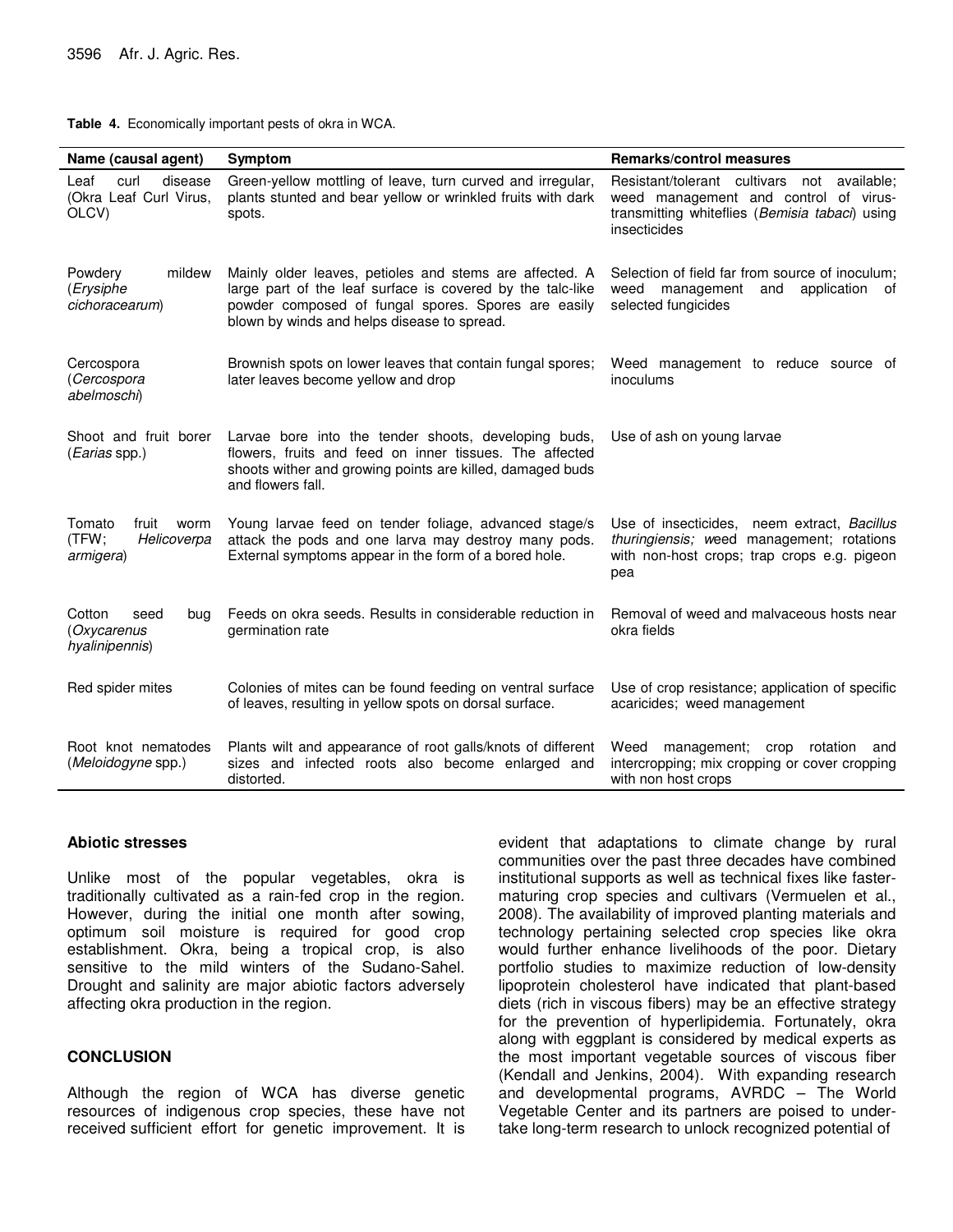okra for food, nutrition and income security not only in WCA but also in East and North Africa, and several regions of Asia. Okra's potential as an industrial crop also has been tested in the developed world (Camciuc et al., 1998). The development and use of resistant/tolerant cultivars against major pests and their promotion is often a more rewarding and appropriate option for the sustainability of smallholder. This is especially relevant in the developing and underdeveloped world, where farmers often do not have the capability to diagnose pests and have limited access to good-quality pesticides. In addition, pesticide abuse leads to adverse impacts on human and environmental health, and there are increasing reports on the development of pesticide resistance in pests. Nevertheless, we fully recognize that resistance breeding and other management tactics based on agro-ecological approaches are complementary, and should not be viewed or considered in isolation. It is not possible to extend the list of pests chosen to be tackled through resistance breeding and/or genetic engineering, nor are all biotic stresses amenable to effective control via genetic pathways.

#### **REFERENCES**

- Adelakun OE, Oyelade OJ, Ade-Omowaye BIO, Adeyemi IA, Van de M (2008). Influence of pre-treatment on yield, chemical and antioxidant properties of Nigerian okra seed (*Abelmoschus esculentus* Moench) flour: DOI: 10.1016/j.fct.2008.12.023
- Adelana BO (1986). Evaluation of maize /okra mixed cropping in Nigeria. Ghana J. Agric. Sci., 14-19.
- Agbo AE, Gnakri D, Beugre GM, Fondio L, Kouame C (2008). Maturity degree of four okra fruit varieties and their nutrients composition. Elect. J. Food Plant Chem. 5:1-4.
- Aiyelaagbe IOO, Jolaoso MA (1992). Growth and yield response of papaya to intercropping with vegetable crops in southwestern Nigeria. Agrofor. Syst. 19: 1-14.
- Akingbala, JO, Akinwande BA, Uzo-Peters PI (2003). Effects of color and flavor changes on acceptability of ogi supplemented with okra seed meals. Plant Foods Human Nutr. 58:1-9.
- Aladele SE, Ariyo OJ, de Lapena R (2008). Genetic relationships among West African okra (*Abelmoschus caillei*) and Asian genotypes (*Abelmoschus esculentus*) using RAPD. Afr. J. Biotech. 7: 1426- 1431.
- Arapitsas P (2008). Identification and quantification of polyphenolic compounds from okra seeds and skins. Food Chem. 110:1041-1045.
- Ariyo OJ (1987). Multivariate analysis and the choice of parents for hybridization in okra (*Abelmoschus esculentus* (L.) Moench). Theor. Appl. Genet. 74:361-363.
- Ariyo OJ (1990). Variation and heritability of fifteen characters on okra (*Abelmoschus esculentus* (L.) Moench). Trop. Agric. 67:213-216.
- Atiri GI, Fayoyin GA (1989). Horizontal resistance to okra leaf curl virus in okra germplasm. Ann. Appl. Biol., 144: 152-153.
- Avallone S, Tiemtore TWE, Rivier CM, Treche S (2008). Nutritional value of six multi-ingredient sauces from Burkina Faso. J. Food Comp. Anal. 21:553-558.
- BeMiller JN, Whistler RL, Barkalow DG, Chen CC (1993). Aloea, chia, flax seed, okra, psyllium seed, quince seed, and tamarin gums. In: Industrial Gums, Whistler RL, BeMiller JN (eds.), Academic Press, New York, pp. 227-256.
- Bhat UR, Tharanathan RN (1987). Functional properties of okra (*Hibiscus esculentus*) mucilage. Starch 39:165-167.
- Borssum W, Van I (1966). Malesian Malvaceae revised. Blumea 14:1- 251.
- Camciuc M, Deplagne M, Vilarem G, Gaset A (1998). Okra-

*Abelmoschus esculentus* L. (Moench.), a crop with economic potential for set aside acreage in France. Industrial Crops Products 7:257-264.

- Cook JA, Vander Jagt. DJ, Pastuszyn A, Mounkaila G, Glew RS, Millson M, Glew RH (2000). Nutrient and chemical composition of 13 wild plant foods of Niger. J. Food Comp. Anal., 13: 83-92.
- Crossly A, Hilditech TP (1951). The fatty acids and glycerides of okra seed oil. I. Sci. Food Agric., 2: 252-255.
- Datta PC, Naug A (1968). A few strains of *Abelmoschus esculentus* (L.) Moench their karyological in relation to phylogeny and organ development. Beitr. Biol. Pflanzen. 45: 113-126.
- Duzyaman E (1997). Okra: botany and horticulture. Horti. Rev. 21:42- 68.
- FAOSTAT 2008. Food and Agricultural Organization of the United Nations. On-line and Multilingual Database, http://faostat.fao.org/foastat/
- Fatokun CA (1987). Wide hybridization in okra. Theor. Appl. Genet. 74: 483-486.
- Fauquet C, Thouvenel JC (1987). Okra leaf curl virus. In: Plant Viral Diseases in the Ivory Coast, vol. 46. Documentations Techniques, ORSTOM, Paris, France, pp. 96-97.
- Ford CE (1938). A contribution to a cytogenetical survey of the Malvaceae. Genetica 20:431-452.
- Glew RH, VanderJagt DJ, Lockett C, Grivetti LE, Smith GC, Pastuszyn A, Millson M (1997). Amino acid, fatty acid, and mineral composition of 24 indigenous plants of Burkina-Faso. J. Food Comp. Anal., 10:205-217.
- N'Guessan KP, Fargette D, Fauquet C, Thouvenel JC (1992). Aspects of the epidemiology of okra leaf curl virus in Cote d'Ivoire. Trop. Pest Manage. 38:122-126.
- Gulsen O, Karagul S, Abak K (2007). Diversity and relationships among Turkish okra germplasm by SRAP and phenotypic marker polymorphism. Biologia Bratislava 62: 41-45.
- Hamon S, Hamon P (1991). Future prospect of the genetic integrity of two okra (*Abelmoschus esculentus* and *A. caillei*) cultivated in West Africa. Euphytica 58:101-111.
- Hamon S, Sloten van DH (1995). Okra. In: Evolution of Crop Plants, Smartt J, Simmonds NW (eds.), John Wiley & Sons, 605 Third Avenue, New York, pp. 350-357.
- Hirose K, Endo K, Hasegawa K (2004). A convenient synthesis of lepidimoide from okra mucilage and its growth promoting activity in hypocotyls. Carbohydr. Poly. 339:9-19.
- Hughes J (2009). Just famine foods? What contribution can underutilized plants make to food security? Acta Horticulture 806:39- 47.
- International Board for Plant Genetic Resources, IBPGR (1990). Report on International Workshop on Okra Genetic Resources, National Bureau for Plant Genetic Resources (NBPGR), New Delhi, India.
- Jarvis et al. (2008). A global perspective of the richness and evenness of traditional crop-variety diversity maintained by farming communities. Proc. Natl. Acad. Sci. (USA) 105: 5327-5331.
- Keatinge JDH (2009). Ensuring slippery cabbage won't slip away. AVRDC -The World Vegetable Center Newsletter, December 31:1-2.
- Kendall CWC, Jenkins DJA (2004). A dietary portfolio: maximal reduction of low-density lipoprotein cholesterol with diet. Current Atherosclerosis Reports 6:492-498.
- Kumar R, Patil MB, Patil SR, Paschapur MS (2009). Evaluation of *Abelmoschus esculentus* mucilage as suspending agent in paracetamol suspension. Intl. J. Pharm. Tech. Res. 1:658-665.
- Kundu BC, Biswas C (1973). Anatomical characters for distinguishing *Abelmoschus* spp. and *Hibiscus* spp. Indian Sci. Cong. 60: 295-298.
- Lengsfeld C, Titgemeyer F, Faller G, Hensel A (2004). Glycosylated compounds from okra inhibit adhesion of Helicobacter pylori to human gastric mucosa. J. Agric. Food Chem., 52: 1495-1503.
- Manach C, Williamson G, Morand C, Scalbert A, Remesy C (2005). Bioavailability and bioefficacy of polyphenols in humans. I. Review of 97 bioavailability studies. Amer. J. Clinical Nutrit., 81: 230-242.
- Martinello GE, Leal NR, Amaral Jr AT, Pereira MG, Daher RF (2001). Comparison of morphological characteristics and RAPD for estimating genetic diversity in *Abelmoschus* spp. *Acta Hort*. 546: 101- 104.

Martin FW, Rhodes AM, Ortiz M, Diaz F (1981). Variation in okra.